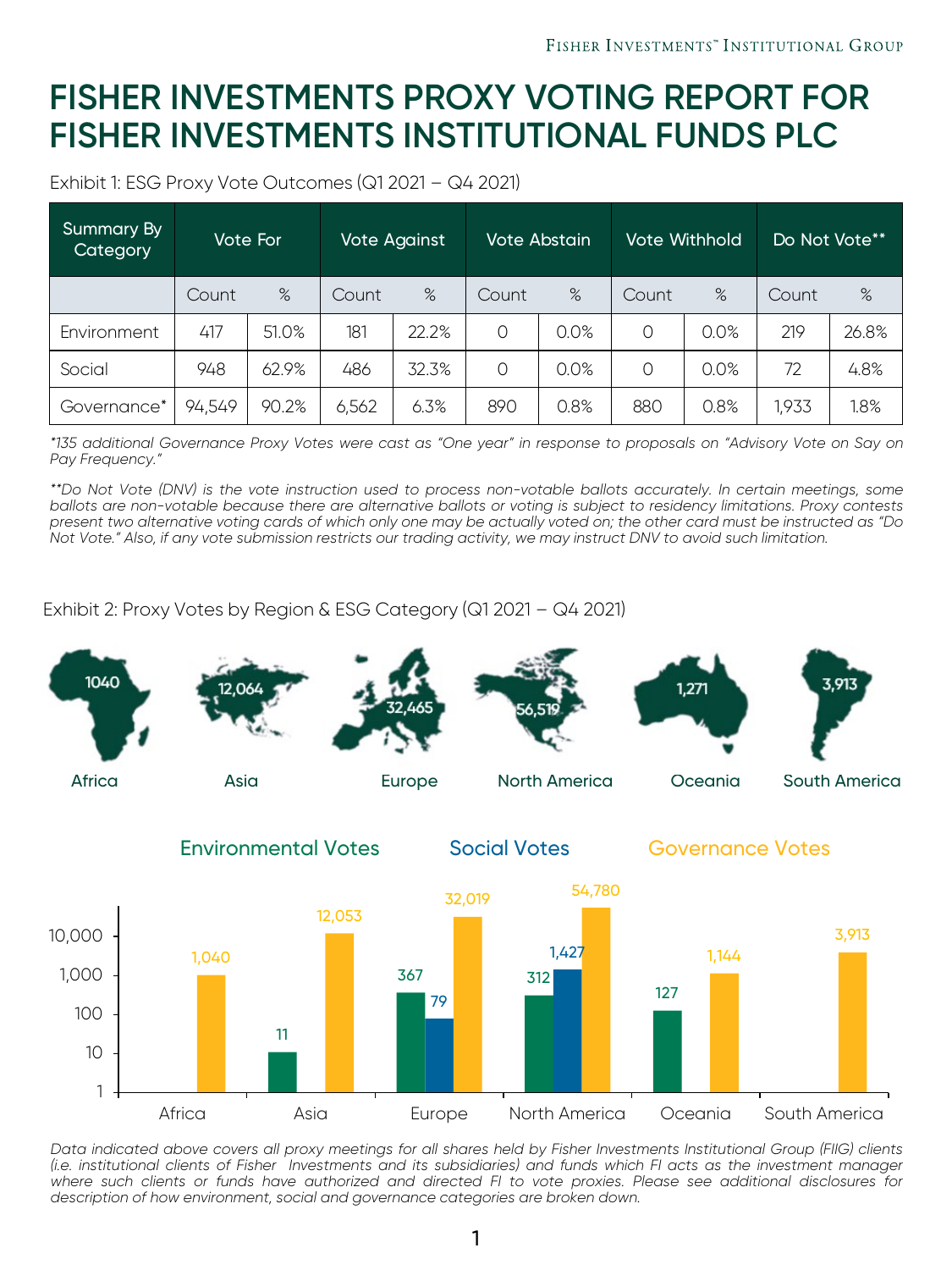Exhibit 3: Votes Against Management: All Proposals & Select ESG Proposals (Q1 2021 – Q4 2021)



*\*Percentage of Vote Abstain/Vote Withheld/Do Not Vote results for selected topics above are 0% except for "All Proposals," where any vote for or against management's recommendation is tallied.* 

Exhibit 4: Historical Proxy Votes by ESG Category (Total of trailing four quarters: Q4 2016 to Q4 2021)



Data indicated above covers all proxy meetings for all shares held by Fisher Investments Institutional Group (FIIG) clients (i.e. institutional clients of Fisher Investments and its subsidiaries) and funds which FI acts as the investment manager where such clients or funds have authorized and directed FI to vote proxies. Please see additional *disclosures for description of how environment, social and governance categories are broken down.*

2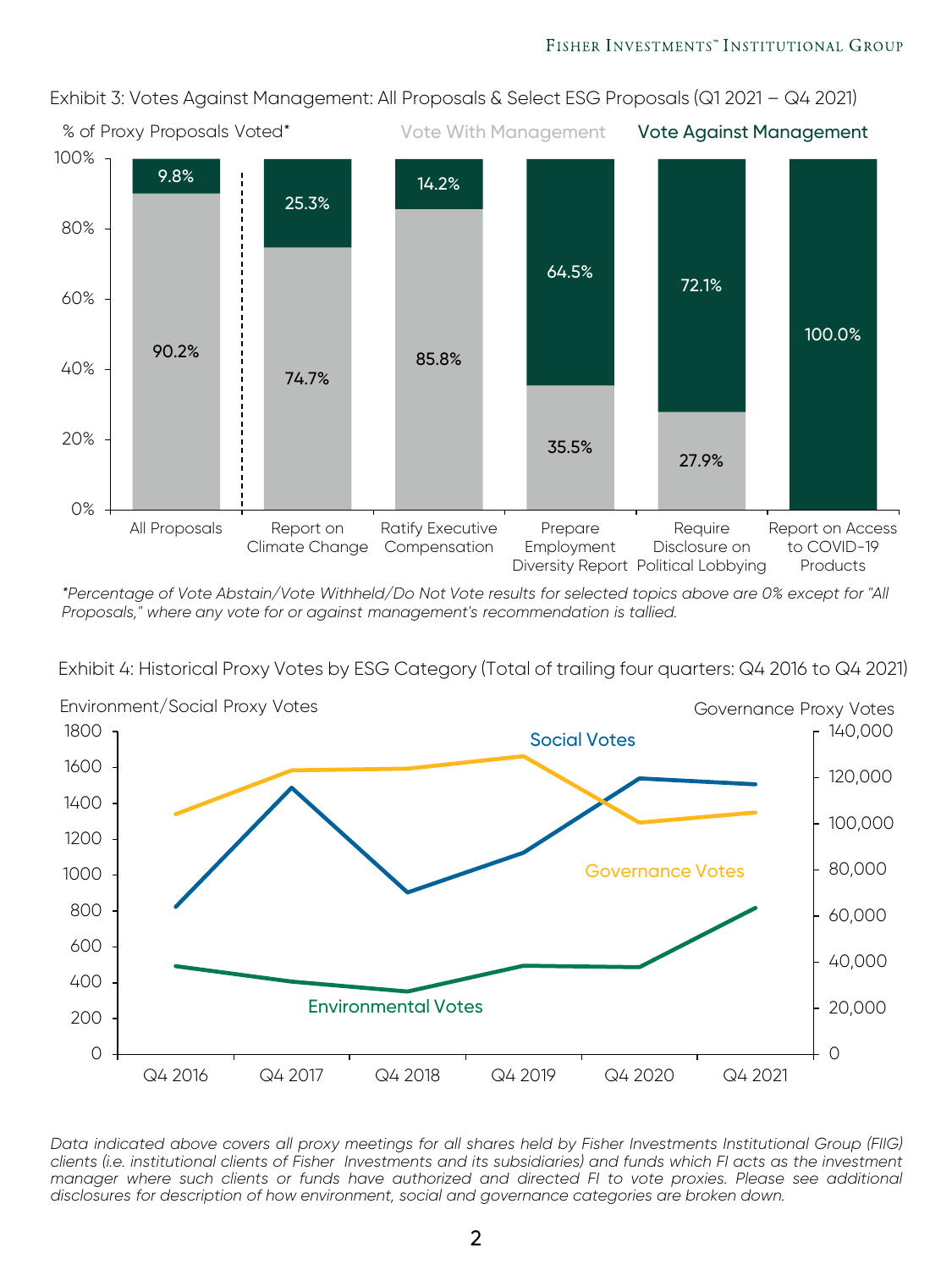| <b>Issuer Name</b>                               | <b>Meeting Date</b>                                          | <b>Proxy Proposal</b>                                                                                           | Management<br>Recommendation | <b>FI Vote Rationale</b>                                                                                                                                                                                                                                                                                                                                                                                                                                                                             |
|--------------------------------------------------|--------------------------------------------------------------|-----------------------------------------------------------------------------------------------------------------|------------------------------|------------------------------------------------------------------------------------------------------------------------------------------------------------------------------------------------------------------------------------------------------------------------------------------------------------------------------------------------------------------------------------------------------------------------------------------------------------------------------------------------------|
| Wuxi Biologics 23 November<br>(Cayman) Inc. 2021 | (Extraordinary<br>Meeting)                                   | Adopt Subsidiary<br>Share Option<br>Schemes of WuXi<br>Vaccines<br>(Cayman) Inc. and<br>WuXi XDC Cayman<br>lnc. | <b>FOR</b>                   | A vote AGAINST this resolution is warranted<br>given the following reasons:* The relevant<br>subsidiaries of the company could be<br>considered mature companies, and the limit<br>under the proposed schemes exceeds 5<br>percent of the issued capital of the relevant<br>subsidiaries;* The absence of challenging<br>performance criteria and meaningful vesting<br>periods; and* The directors eligible to<br>receive options under the relevant schemes<br>are involved in the administration. |
| Pinduoduo<br>llnc.                               | 29 September<br>2021<br>(Extraordinary<br>Meeting)           | Approve the 10<br><b>Billion Agriculture</b><br>lInitiative                                                     | <b>FOR</b>                   | A vote AGAINST this proposal is warranted.<br>The lack of fulsome disclosure leaves<br>shareholders with insufficient information to<br>make a fully informed decision on this voting<br>item.                                                                                                                                                                                                                                                                                                       |
| Petroleo<br>Brasileiro SA                        | 27 August 2021 Elect Directors<br>(Extraordinary<br>Meeting) |                                                                                                                 | <b>FOR</b>                   | A vote AGAINST the proposed management<br>slate is recommended to allow shareholders<br>to cumulate their votes on the election of<br>independent nominees presented under the<br>cumulative voting items (Items 4.9-4.11) to<br>increase minority shareholder representation<br>at the board level.                                                                                                                                                                                                 |
| Pinduoduo<br>llnc.                               | 25 July 2021                                                 | Elect Director<br>Nanpeng Shen                                                                                  | <b>FOR</b>                   | A vote AGAINST Nanpeng (Neil) Shen is<br>warranted for serving as a director on more<br>than five public company boards.A vote FOR<br>the remaining director nominees is<br>warranted.                                                                                                                                                                                                                                                                                                               |
| Tencent<br>Holdings<br>Limited                   | 20 May 2021                                                  | Approve Issuance<br>of Equity or Equity-<br>Linked Securities<br>without<br>Preemptive Rights                   | <b>FOR</b>                   | A vote AGAINST these resolutions is<br>warranted for the following: The aggregate<br>share issuance limit is greater than 10<br>percent of the relevant class of shares; The<br>company has not specified the discount<br>llimit.                                                                                                                                                                                                                                                                    |
| Tencent<br>Holdings<br>Limited                   | 20 May 2021                                                  | Authorize<br>Reissuance of<br>Repurchased<br><b>Shares</b>                                                      | <b>FOR</b>                   | A vote AGAINST these resolutions is<br>warranted for the following: The aggregate<br>share issuance limit is greater than 10<br>percent of the relevant class of shares; The<br>company has not specified the discount<br>limit.                                                                                                                                                                                                                                                                     |

### Exhibit 5: List of Significant Proxy Votes from Q1 2021 to Q4 2021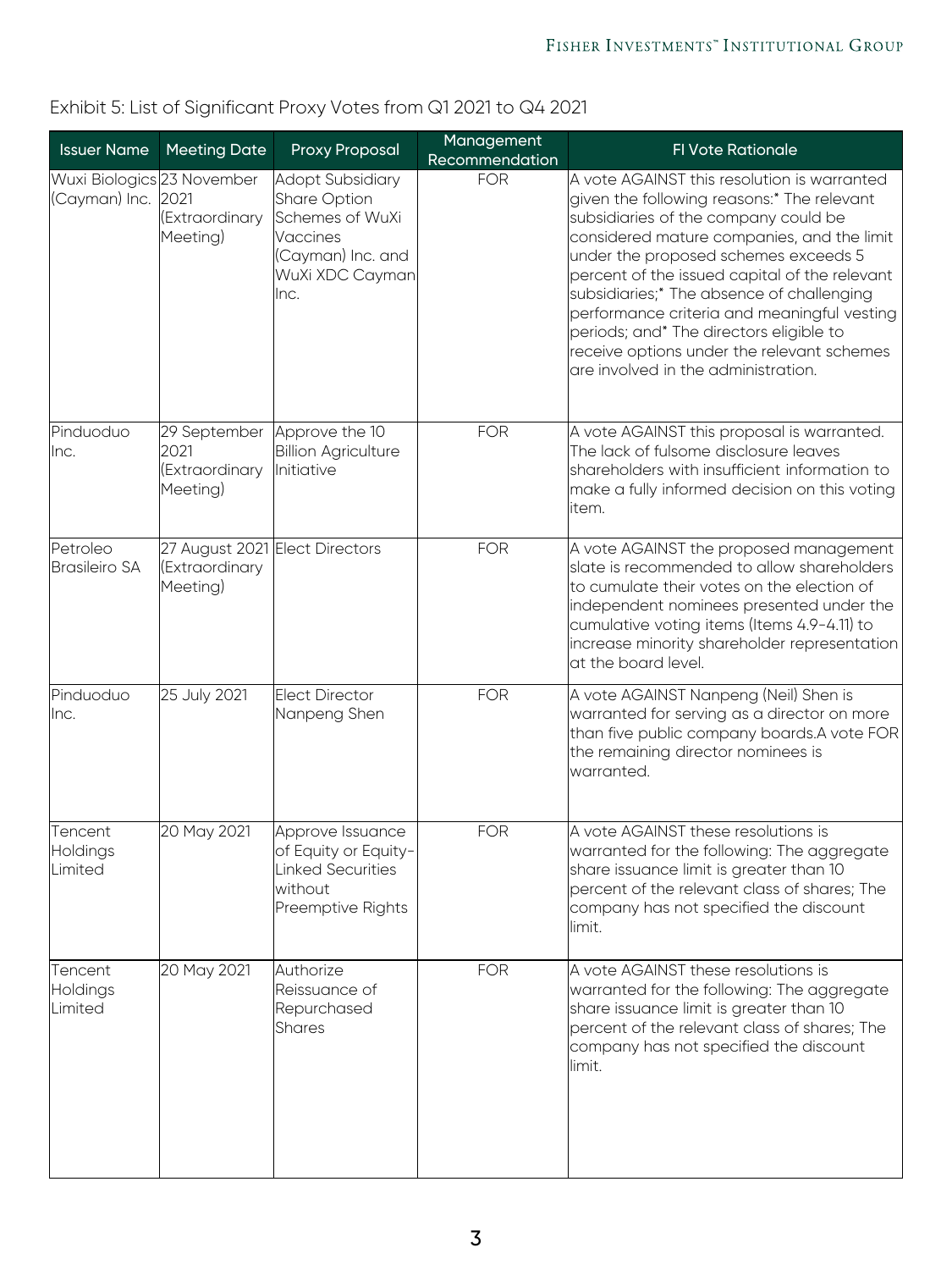#### FISHER INVESTMENTS" INSTITUTIONAL GROUP

| <b>Issuer Name</b>                                   | <b>Meeting Date</b>                                | Proxy Proposal                                                                                                    | Management<br>Recommendation | <b>FI Vote Rationale</b>                                                                                                                                                                                                                                                                                                                                                                                                                                                                                                                                                                                                                                                                                                  |
|------------------------------------------------------|----------------------------------------------------|-------------------------------------------------------------------------------------------------------------------|------------------------------|---------------------------------------------------------------------------------------------------------------------------------------------------------------------------------------------------------------------------------------------------------------------------------------------------------------------------------------------------------------------------------------------------------------------------------------------------------------------------------------------------------------------------------------------------------------------------------------------------------------------------------------------------------------------------------------------------------------------------|
| Tencent<br>Holdings<br>Limited                       | 20 May 2021                                        | Adopt Share<br>Option Plan of<br>China Literature<br>Limited                                                      | <b>FOR</b>                   | A vote AGAINST this proposal is warranted<br>given the following:<br>China Literature could be considered a<br>mature company and while the dilution<br>limit under the proposed plan should<br>not exceed 2.5 percent of its issued<br>share capital, when aggregated with<br>the other share incentive schemes of<br>China Literature, the maximum dilution<br>level pursuant to the schemes would<br>exceed 5 percent of China Literature's<br>issued share capital.<br>Performance conditions and<br>meaningful vesting periods have not<br>been disclosed.<br>The directors of China Literature who<br>are eligible to receive options under<br>the proposed plan are involved in the<br>administration of the plan. |
| Samsung<br>Electronics Co.,<br>Ltd.                  | 17 March 2021                                      | Elect Park Byung-<br>gook as Outside<br>Director                                                                  | <b>FOR</b>                   | Vote AGAINST incumbent director Byung-<br>gook Park is warranted, as they<br>collectively have failed to remove<br>criminally convicted directors from the<br>board.                                                                                                                                                                                                                                                                                                                                                                                                                                                                                                                                                      |
| Samsung<br>Electronics Co.,<br>Ltd.                  | 17 March 2021                                      | Elect Kim Jeong as<br>Outside Director                                                                            | <b>FOR</b>                   | Vote AGAINST incumbent director Jeong<br>Kim is warranted, as they collectively have<br>failed to remove criminally convicted<br>directors from the board.                                                                                                                                                                                                                                                                                                                                                                                                                                                                                                                                                                |
| Samsung<br>Electronics Co.,<br>Ltd.                  | 17 March 2021                                      | Elect Kim Sun-uk<br>as Outside Director<br>to Serve as an<br><b>Audit Committee</b><br>Member                     | <b>FOR</b>                   | Vote AGAINST incumbent director Sun-uk<br>Kim is warranted, as they collectively have<br>failed to remove criminally convicted<br>directors from the board.                                                                                                                                                                                                                                                                                                                                                                                                                                                                                                                                                               |
| Ping An<br>Insurance<br>(Group) Co. of<br>China Ltd. | 25 March 2021                                      | Approve Issuance<br>of Equity or Equity-<br><b>Linked Securities</b><br>without Preemptive<br>Rights for H Shares | <b>FOR</b>                   | A vote AGAINST this resolution is<br>warranted given the aggregate share<br>issuance limit is greater than 10 percent of<br>the relevant class of shares.                                                                                                                                                                                                                                                                                                                                                                                                                                                                                                                                                                 |
| Vale SA                                              | 12 March 2021<br>(Special Meeting) Election of the | Amend Article 11 Re:<br><b>Board Members</b>                                                                      | <b>FOR</b>                   | In light of the potential concerns regarding<br>the design of the majority vote structure<br>proposed by the company for the election<br>of directors and the adoption of such<br>unprecedented board election system in<br>Brazil, a vote AGAINST this article<br>amendment is warranted.                                                                                                                                                                                                                                                                                                                                                                                                                                |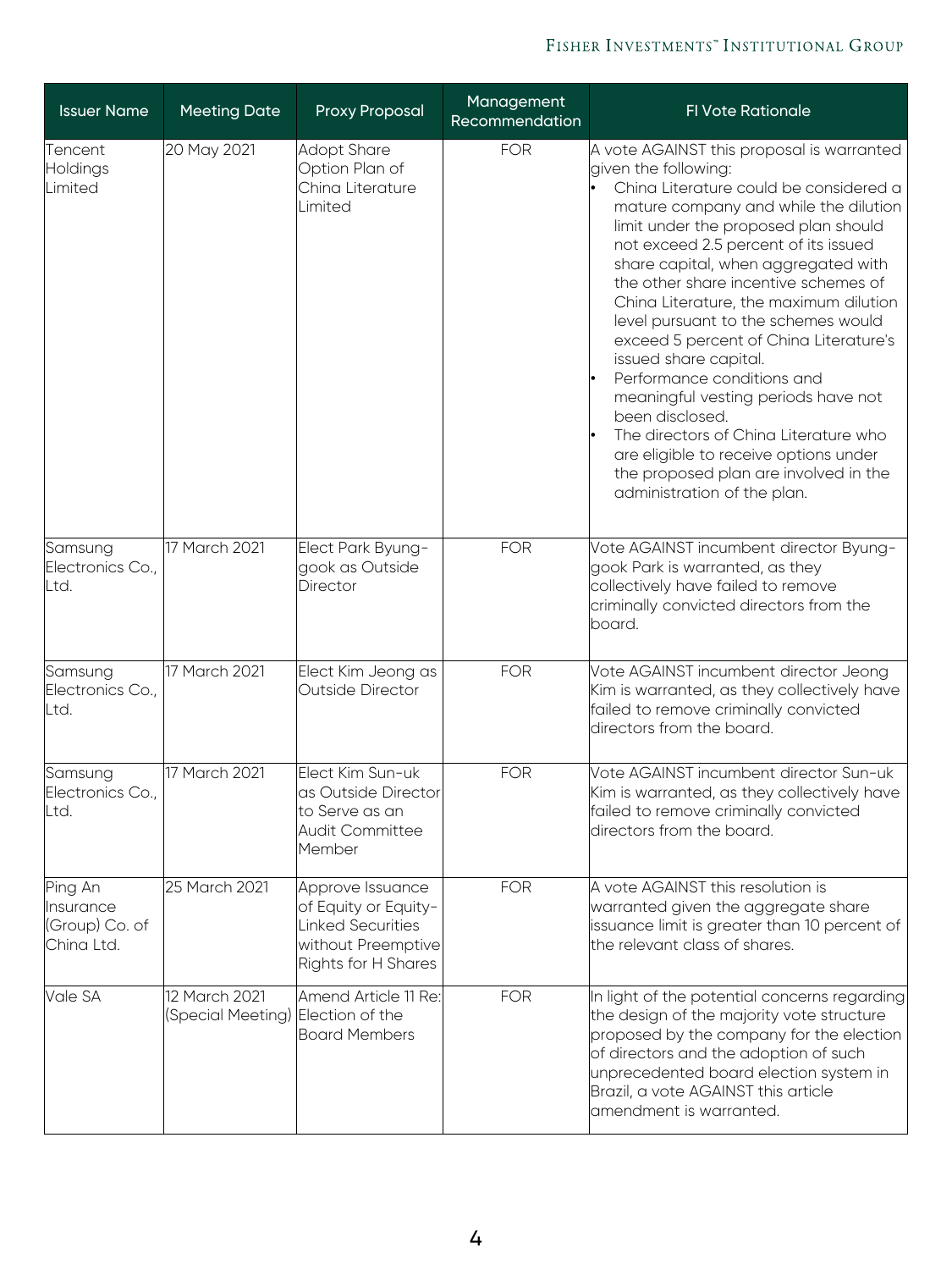# **DISCLOSURES**

Fisher Asset Management, LLC, doing business as Fisher Investments ("FI"), acts as the investment manager of the sub-funds of Fisher Investments Institutional Funds plc (FIIF). FI manages shares of a wide range of companies on behalf of its and its subsidiaries' clients and funds which FI acts as the investment manager. These shares entitle the holders to vote on various issues put forth by the company and its shareholders at the company's annual meeting or at a special meeting.

#### Shareholder Engagement Policy

In compliance with the Shareholder Rights Directive, FI has developed a Shareholder Engagement Policy related to its function as investment manager of FIIF's sub-funds. FI's Shareholder Engagement Policy requires annual disclosures which includes a general description of voting behavior, votes cast, an explanation of the most significant meetings and the use of proxy advisors. This Proxy Voting Report is intended to cover such disclosures. To the extent such disclosures do not include a full year's worth of information, please review the Proxy Voting Report published immediately prior to this Proxy Voting Report to supplement such disclosures.

#### Definition for Significant Proxy Votes

FI defines significant proxy votes as votes cast against management's recommendation for the twenty companies with the largest AUM held in the portfolios of the applicable Fisher entity's clients in which the votes were cast. Since FI may use different proxy policies when voting shares at the request of clients, votes in this report are considered significant and disclosed where a majority of shares were voted against management.

FI votes proxies according to Fisher Investments Institutional Group's (FIIG's) clients' and funds' (including FIIF's sub-funds') guidelines or voting policies, given account or fund specific mandates regarding voting (including, if applicable, in accordance with ESG principles).

#### Data Source and Information

Institutional Shareholder Services Inc. (ISS), data for Exhibits 1, 2 and 3 are from Q1 2021 to Q4 2021, and data for Exhibit 4 is total trailing four quarters from Q4 2016 to Q4 2021. For Professional Client Use Only. The data in Exhibits 1 through 4 covers all proxy meetings for all shares held by FIIG's clients (i.e. institutional clients of FI and its subsidiaries) and funds (including FIIF's sub-funds) which FI acts as the investment manager where such clients or funds have authorized and directed FI to vote proxies. Exhibit 5 lists the significant proxy votes from Q1 2021 to Q4 2021 for the twenty largest companies by assets under management held by FIIF's sub-funds in which a significant proxy vote was cast.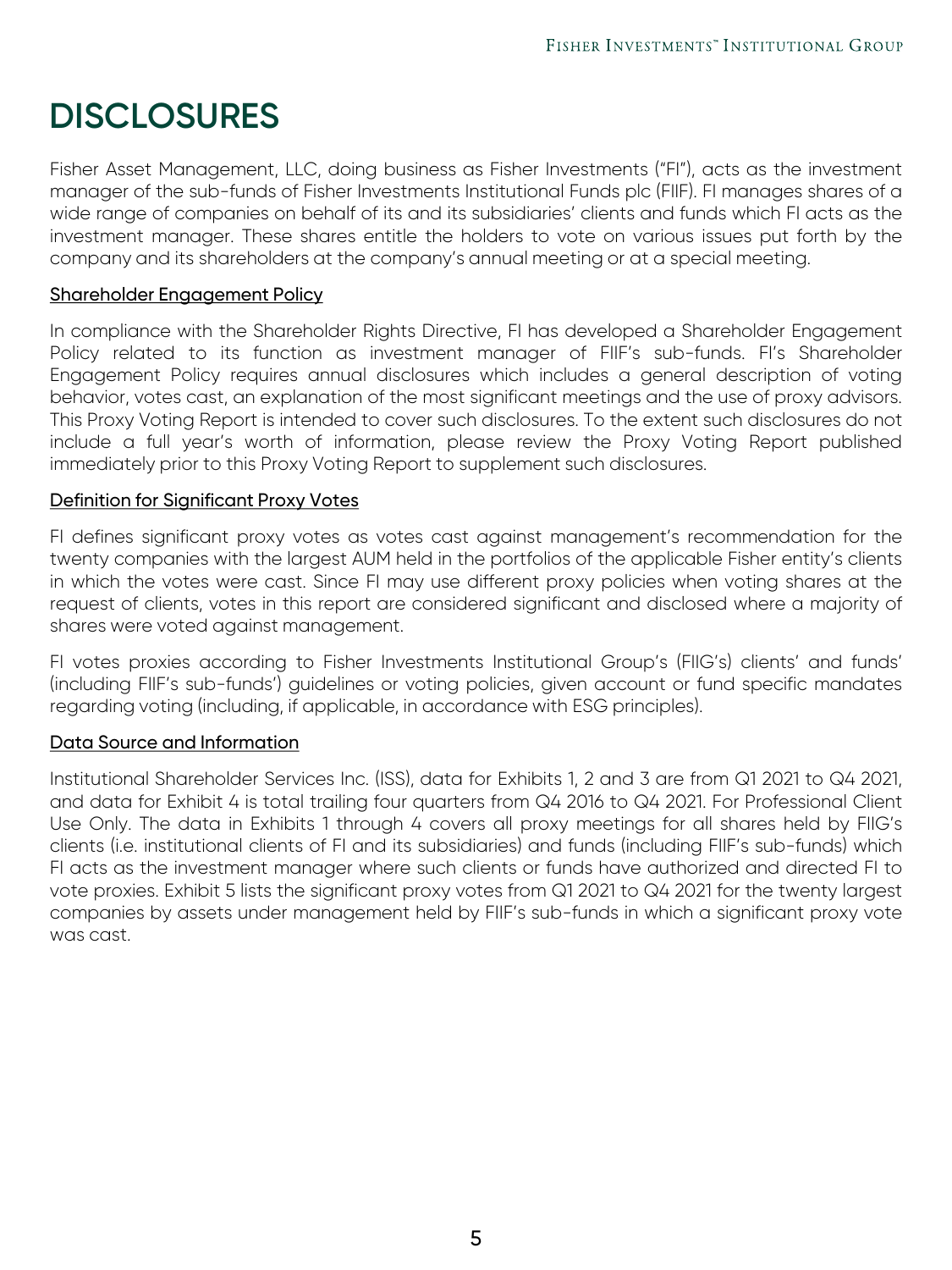# **DISCLOSURES**

#### Proxy Advisor

FI utilizes ISS as a third-party proxy service provider to manage the proxy voting process and as an advisory service. ISS is one of the largest providers of corporate governance solutions with services including objective governance research and analysis, proxy voting and distribution solutions. When FI votes proxies on behalf of its and its subsidiaries' clients and funds it acts as investment manager, FI evaluates issues and votes in accordance with what FI believes will most likely increase shareholder value. Additionally, FI has partnered with ISS to create a custom voting policy consistent with FI's ESG policies made available to all of its and its subsidiaries'' clients and funds it acts as investment manager. FI frequently engages with company management on proxy voting issues, particularly when ISS is in disagreement with company management. Identifying engagement opportunities is a part of FI's fundamental analysis and, when appropriate for a client's or fund's strategy, to clarify or express concerns over potential ESG issues at the firm or industry level.

FI's Proxy Voting Policy is available on request.

For each proxy proposal, FI may vote for/with, vote against, vote abstain (abstentions are not cast in management's favor), vote withheld or do not vote. Ballots subject to share-blocking are automatically instructed with Do Not Vote on each ballot item. ISS generally handles the operational tasks related to proxy voting, including ballot information collection and vote submissions. While FI's Investment Policy Committee (IPC) utilizes ISS for shareholder vote recommendations, the IPC reserves the right to override ISS recommendations as it sees fit. All decisions overridden by the IPC are documented by FI's Securities Operations Team and reported to FI's Proxy Voting Committee on a quarterly basis.

This Proxy Voting Report demonstrates how FI engages with company management on ESG proxy voting issues. Environmental issues include, but are not limited to, climate change, toxic emissions & waste, vulnerability to legislation and impact on local communities. Social issues include, but are not limited to, animal rights, human rights, labor relations, controversial countries and controversial weapons. Governance issues include, but are not limited to, routine business, corporate governance, board independence, executive compensation, corporate stewardship and bribery & corruption.